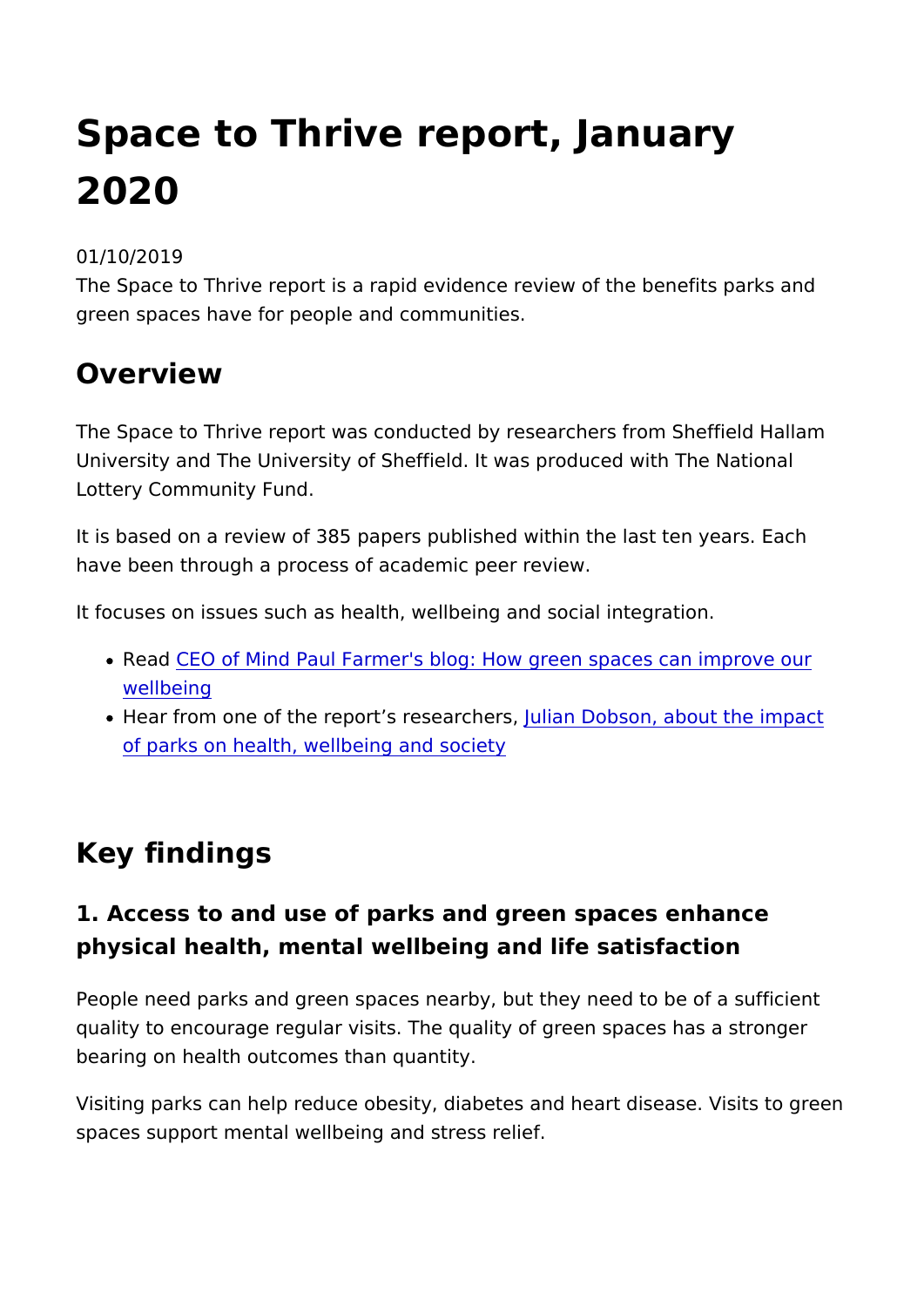## **2. Parks can create important opportunities for social integration**

Parks can help refugees and migrants establish a sense of belonging in new communities.

But they can also amplify social divisions. Groups may exclude themselves from green spaces if they feel the space is dominated by one particular group of users (for example, if a park is overwhelmingly used by young people) or if they feel unsafe (for example, when a space is poorly maintained or attracts antisocial behaviour).

### **3. Parks provide opportunities for community engagement**

Local residents, including children, value the chance to be involved in designing and improving their green spaces (for example, through volunteering).

Community gardening offers opportunities for new residents to build social connections.

Schemes to include young people in the care of green spaces can enhance their personal development and increase their environmental awareness.

### **4. Parks and green spaces highlight inequalities in society**

There is evidence that the quality of parks and green spaces is worse in lowerincome areas. Minorities are often marginalised in terms of access to green space.

### **5. Parks and green spaces enable people to connect with nature, which enhances their sense of wellbeing**

Connectedness with nature includes experiencing the natural world through the physical senses, learning about it, and engaging mindfully with nature by paying attention.

It is associated with a sense of gratitude and self worth and can help people recover from stress and mental illness.

Connections with nature also help to build a sense of place and community and foster feelings of belonging.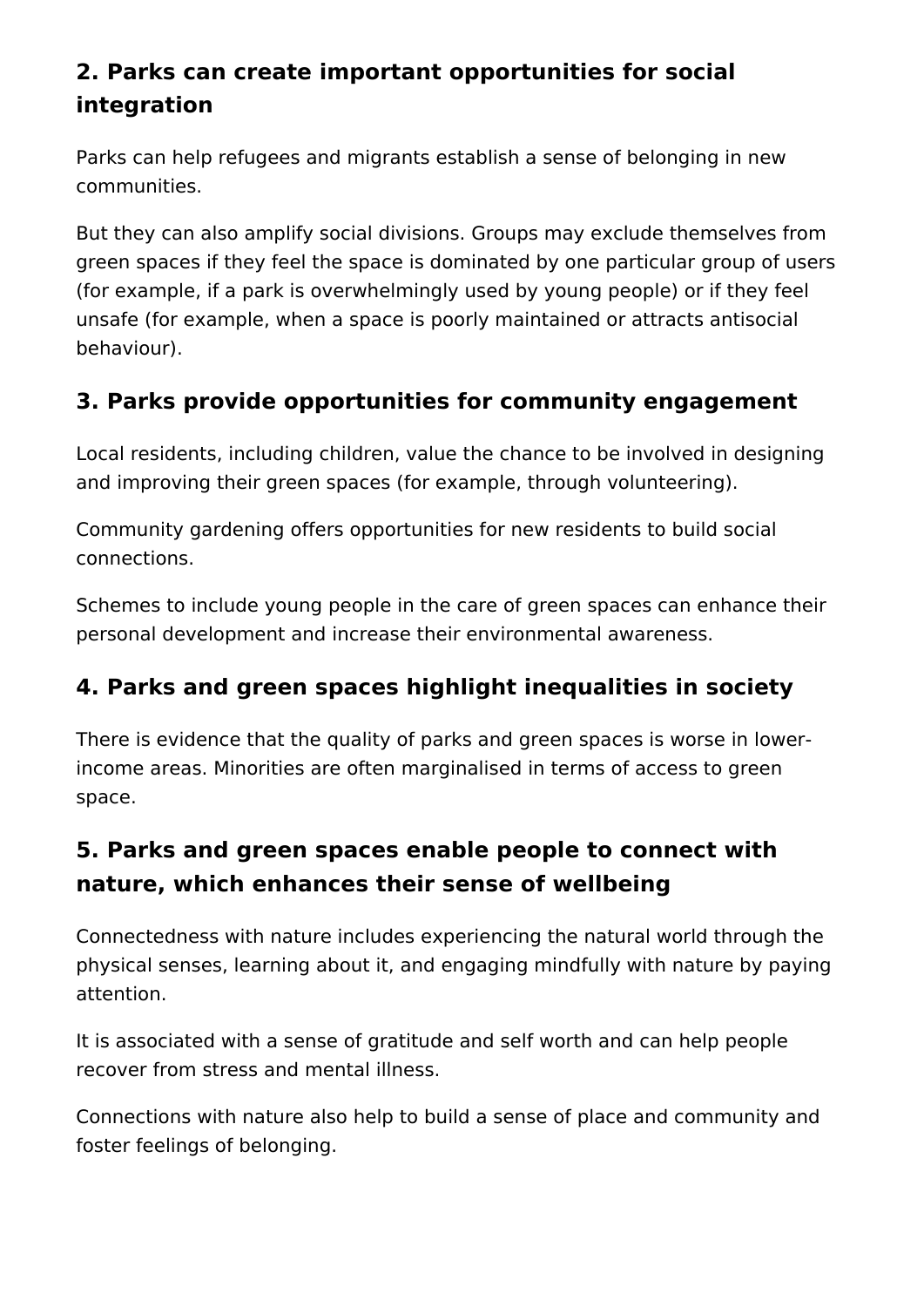### **6. Parks and green spaces can have economic benefits**

Including:

- creating employment
- hosting economic activities (such as cafes or events)
- encouraging inward investment

# **Recommendations**

# **1. Parks should be seen as social as well as physical infrastructure**

This means that as well as investing in and maintaining high-quality physical environments, funders should also support the activities that animate green spaces and encourage people to use them. Investment should support activities that increase community engagement, bring different social groups together, encourage volunteering and open up parks to disadvantaged sections of society.

For example by:

- funding local groups to provide community development activities in green spaces
- creating welcoming meeting spaces such as cafés
- ensuring high standards of care and maintenance are provided to deter crime, littering and antisocial behaviour

### **2. Parks and green spaces should be managed to support health and wellbeing**

Design, maintenance and activities should encourage physical exercise appropriate for all sections of the population. They should also create restorative spaces and activities that enable people to recover from the stresses of life. For example:

- funding social prescribing within green environments
- supporting fitness and exercise activities in parks in low-income areas
- improving lighting and pathways to increase a sense of safety and security

### **3. Parks and green spaces should be managed to encourage connections with nature**